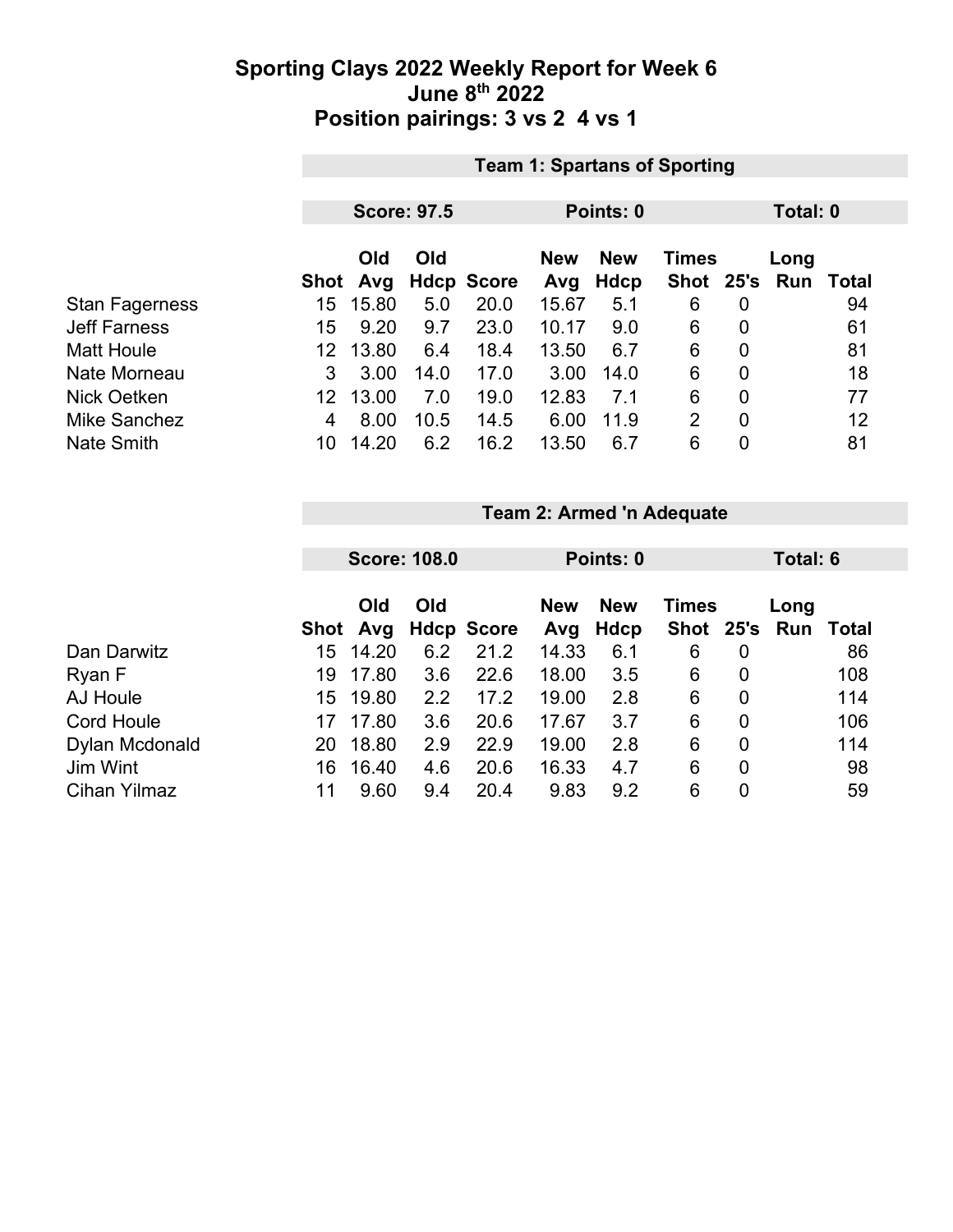### **Sporting Clays 2022 Weekly Report for Week 6 June 8th 2022 Position pairings: 3 vs 2 4 vs 1**

|                      | <b>Team 3: RMS Breaking Wind</b> |                     |      |                   |                   |                    |                           |                |             |              |
|----------------------|----------------------------------|---------------------|------|-------------------|-------------------|--------------------|---------------------------|----------------|-------------|--------------|
|                      |                                  | <b>Score: 108.9</b> |      |                   |                   | Points: 2          | Total: 10                 |                |             |              |
|                      |                                  |                     |      |                   |                   |                    |                           |                |             |              |
|                      | Shot                             | Old<br>Avg          | Old  | <b>Hdcp Score</b> | <b>New</b><br>Avg | <b>New</b><br>Hdcp | <b>Times</b><br>Shot 25's |                | Long<br>Run | <b>Total</b> |
| Sam B                | 10                               | 7.40                | 10.9 | 20.9              | 7.83              | 10.6               | 6                         | 0              |             | 47           |
| <b>Mike Carlson</b>  | 8                                | 10.00               | 9.1  | 17.1              | 9.67              | 9.3                | 6                         | 0              |             | 58           |
| <b>Brent Davis</b>   | 11                               | 16.40               | 4.6  | 15.6              | 15.50             | 5.3                | 6                         | 0              |             | 93           |
| <b>Ryan Erickson</b> | 17                               | 18.60               | 3.1  | 20.1              | 18.33             | 3.3                | $6\phantom{1}6$           | 0              |             | 110          |
| <b>Gene Harstad</b>  | 8                                | 15.00               | 5.6  | 13.6              | 13.83             | 6.4                | 6                         | $\overline{0}$ |             | 83           |
| Jeff K               | 11                               | 14.80               | 5.7  | 16.7              | 14.17             | 6.2                | 6                         | 0              |             | 85           |
| <b>Chuck Quick</b>   | 19                               | 18.80               | 2.9  | 21.9              | 18.83             | 2.9                | 6                         | $\overline{0}$ |             | 113          |
| Dave S               | 14                               | 14.40               | 6.0  | 20.0              | 14.33             | 6.1                | 6                         | $\overline{0}$ |             | 86           |
| Dean Schultz         | 17                               | 11.60               | 8.0  | 23.0              | 12.50             | 7.4                | 6                         | $\overline{0}$ |             | 75           |
| <b>Bruce Wisner</b>  | 15                               | 10.60               | 8.7  | 23.0              | 11.33             | 8.2                | 6                         | $\overline{0}$ |             | 68           |

|                      |      | <b>Score: 98.4</b> |     |                   |            | Points: 2  |              |                | Total: 8            |     |
|----------------------|------|--------------------|-----|-------------------|------------|------------|--------------|----------------|---------------------|-----|
|                      |      |                    |     |                   |            |            |              |                |                     |     |
|                      |      | Old                | Old |                   | <b>New</b> | <b>New</b> | <b>Times</b> |                | Long                |     |
|                      | Shot | Avg                |     | <b>Hdcp Score</b> | Avg        | Hdcp       |              |                | Shot 25's Run Total |     |
| Jaime Born           | 12.  | 11.20              | 8.3 | 20.3              | 11.33      | 8.2        | 6            | 0              |                     | 68  |
| Matt Born            | 18   | 14.60              | 5.9 | 23.0              | 15.17      | 5.5        | 6            | 0              |                     | 91  |
| Tim Born             | 12.  | 14.80              | 5.7 | 17.7              | 14.33      | 6.1        | 6            | $\mathbf 0$    |                     | 86  |
| <b>Randall Clark</b> | 8    | 11.80              | 7.8 | 15.8              | 11.17      | 8.3        | 6            | $\overline{0}$ |                     | 67  |
| Arden Koosmann       |      | 10.40              | 8.8 | 15.8              | 9.83       | 9.2        | 6            | $\overline{0}$ |                     | 59  |
| <b>Steven Niles</b>  | 13.  | 17.40              | 3.9 | 16.9              | 16.67      | 4.4        | 6            | $\overline{0}$ |                     | 100 |
| <b>Terry Niles</b>   | 18   | 19.40              | 2.5 | 20.5              | 19.17      | 2.7        | 6            | 0              |                     | 115 |

**Team 4: Raiders**

Super Shooters: None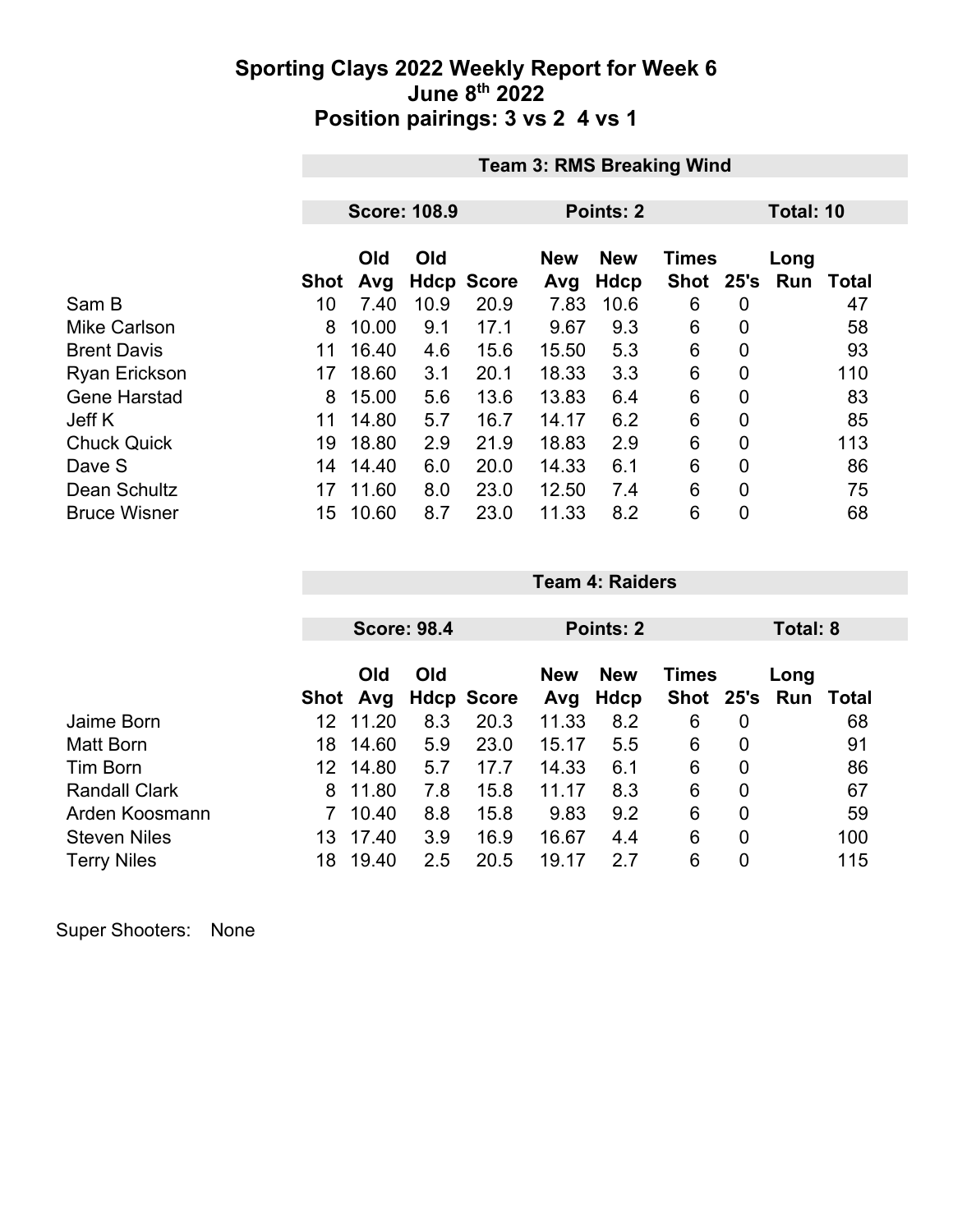## **Sporting Clays 2022 Weekly Report for Week 6 June 8th 2022 Position pairings: 3 vs 2 4 vs 1**

## **Sporting Clays 2022 Team Standings through week 6**

| <mark>Team 3 </mark> | <b>RMS Breaking Wind</b>    | 10.0 | <b>WINNER OF FIRST 3RD</b> |
|----------------------|-----------------------------|------|----------------------------|
| Team 4               | <b>Raiders</b>              | 8.0  |                            |
| Team 2               | <b>Armed 'n Adequate</b>    | 6.0  |                            |
| Team 1               | <b>Spartans of Sporting</b> | 0.0  |                            |